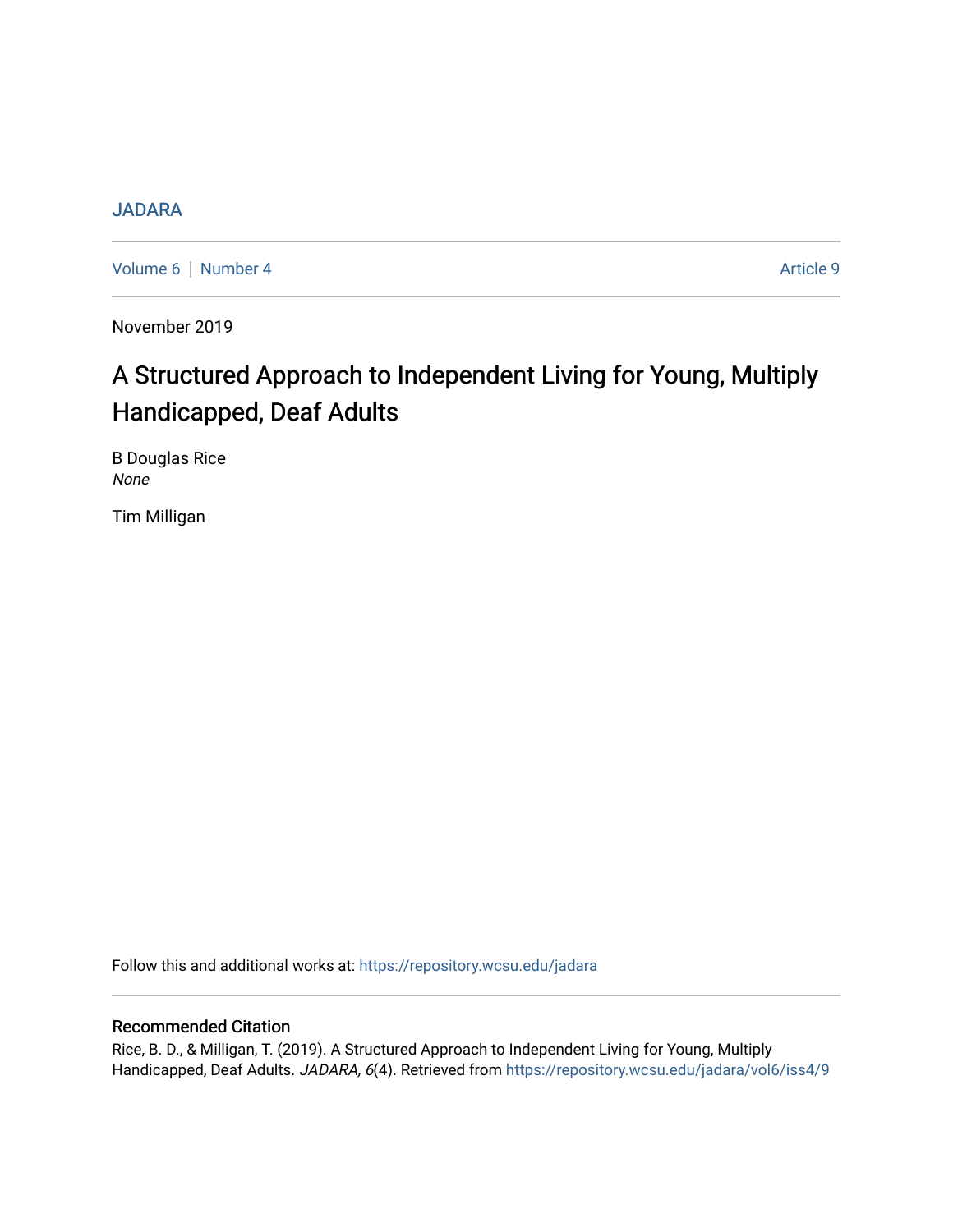### A STRUCTURED APPROACH TO INDEPENDENT LIVING TRAINING FOR YOUNG, MULTIPLY HANDICAPPED, DEAF ADULTS

#### B. DOUGLAS RICE, Ed.D. and TIM MILLIGAN, B.S.E.

The problems faced by young multiply handicapped deaf rehabilitation clients have been well documented in the literature (Lawrence and Vescovi, 1967; Blake, 1970; Adler, 1970; Hurwitz, 1971; andVemon, 1971). As a result rehabilitation agencies in recent years have a better awareness, knowledge, and understanding of the needs and unique problems ex perienced by deaf clients. In turn they have responded by developing and/or expanding facilities and service programs. Despite extensive efforts by rehabilitation to provide more effective vocational evaluation, work and personal adjustment, vocational training, job placement and other programs, services remain deficient and incomplete for young deaf clients.

Inadequate services by both residential and non-residential facilities for the deaf are very evident in the area of community living. Although most non-residential facilities make some type of living arrangements for deaf clients such as foster homes or "half-way" houses, seemingly little effort is made to prepare the individuals for independent living.

#### PURPOSE OF THE PAPER

The basic skills required for self-care and management of personal affairs are taken for granted by most people. However, approximately one-half of young multiply handicapped deaf (MHD) adults have lived most of their lives at residential schools while most of the other half have lived at home with parents, relatives or guardians. In the latter case the deaf child attended public schools and in general was enrolled in special education

1

Dr. Rice and Mr. Milligan are supervisor and coordinator respectively of the Project for the Multiply Handicapped Deaf Adults, Hot Springs Rehabilitation Center, Hot Springs, Arkansas.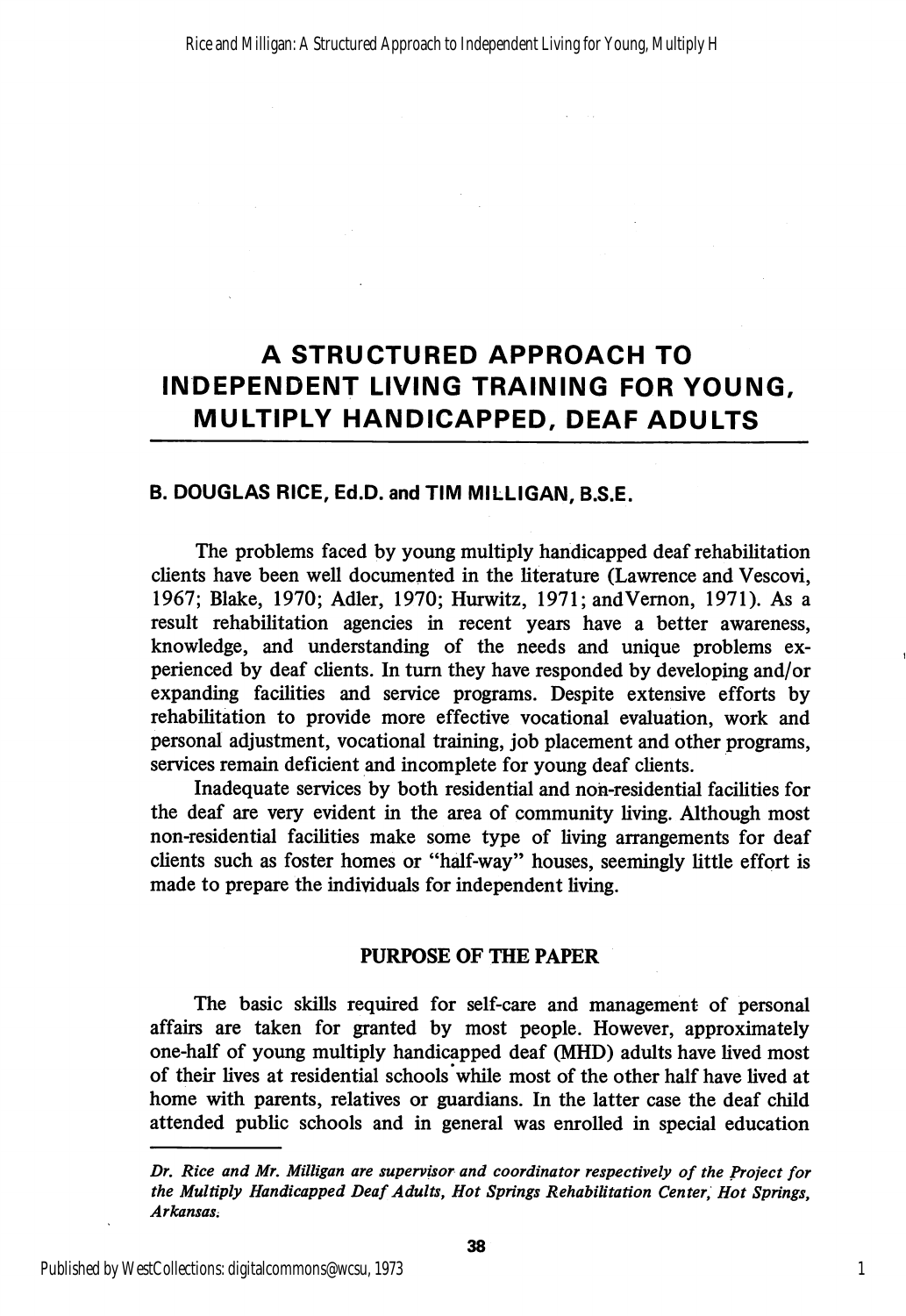classes. These individuals enroll and complete rehabilitation ill-prepared and ill-equipped to meet the demands of independent community living as a result of their previous sheltered and restricted environment. The focus of this paper will be on a well structured personal adjustment and independent living training program that prepares young MHD adults to more adequately cope with the demands of everyday independent living.

A brief description of the project will be presented prior to a discussion of personal adjustment and independent living training.

#### THE HSRC PROJECT

The Research and Demonstration Project, "A Comprehensive Facihty Program for Multiply Handicapped Deaf Adults", was initiated in June, 1968. The specific objectives of the Project are to develop and evaluate a meaningful service program for young deaf adults, and to provide internships, practicums and short-term training conferences for professional rehabilitation workers with the deaf. Clients are referred to the Project by state vocational rehabilitation counselors from throughout the United States. Admission criteria are: 1) Age 16 or older, 2) Non-functional hearing, 3) Reading achievement at fourth grade or below, 4) A history of unemployment or serious under-employment, 5) Borderline or higher intelligence, 6) Freedom from emotional responses, behavior patterns and physical mobility restrictions that would prevent beneficial participation in Center programs.

#### Settings and Services

Services and activities of the Project are conducted at Hot Springs Rehabilitation Center (HSRC). The daily enrollment at the Center consists of approximately 475 handicapped clients including 40 deaf individuals. A comprehensive range of medical, social, psychological and vocational evaluation, and vocational training services are provided to the clients. In addition to other support services including driver education and recreation activities, specialized services to the deaf are provided by Project staff in vocational tutoring, personal and social adjustment, vocational evaluation, work adjustment, counseling and independent living (Details and description of these services can be found in Blake, 1970; Stewart, 1971; Rice, Milligan and Bolton, 1972).

2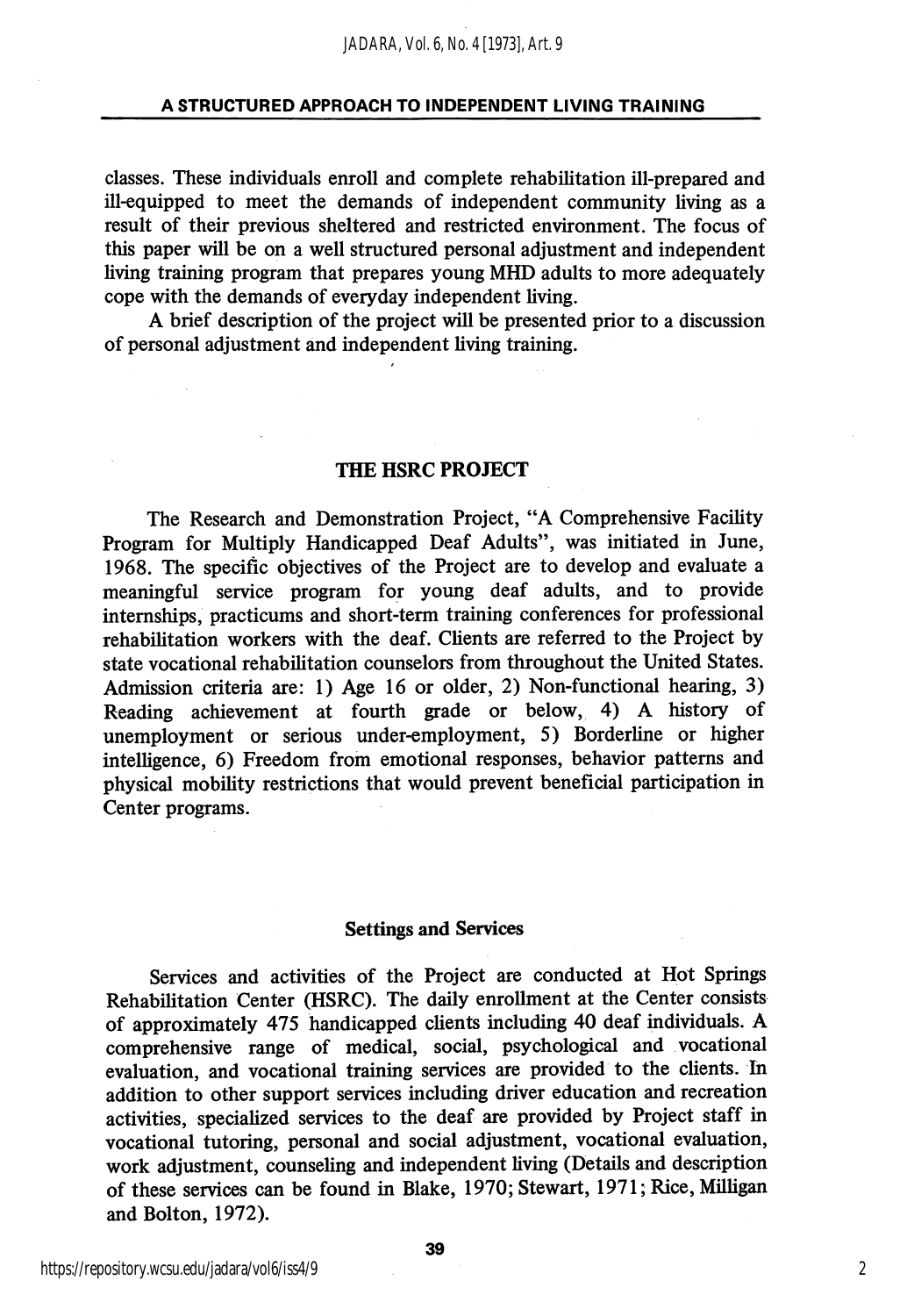Rice and Milligan: A Structured Approach to Independent Living for Young, Multiply H

#### A STRUCTURED APPROACH TO INDEPENDENT LIVING TRAINING

#### Personal Adjustment Training

The young MHD client, with few exceptions, is in need of intensive personal and social adjustment services. Personal adjustment training (PAT) within the HSRC Project is provided to clients through classroom instructions in communication skills, basic academic subjects, personal hygiene, personal grooming, vocational tutoring, interpersonal relationships and basic concepts important to independent living.

The program is flexible and every attempt is made to make it relevant to the client's needs. Services are continuously evaluated by Project staff and modifications made to insure a more effective program. Independent living training is integrated with other aspects of PAT; however, it is considered a preparatory program designed to assist the client toward living independently in the community.

#### Independent Living Training

The Curriculum for Independent Living Training (ILT) was planned and developed by the Project staff specifically for young MHD adults. The objective of the program is to provide the young deaf client with the necessary skills to make the transition from a sheltered hving situation to independent community hving with a minimum of difficulty. The coordinator of ILT provides the client with close supervision and support as well as keeping the staff informed on client progress. A typical ILT client would normally follow the pattern given below.

1. A subjective measure of the client's potential to live independently is made by the Project staff and a prescriptive program outhned to alleviate his deficiencies (in a few cases the client has not participated in ILT as a result of involved physical, mental, or emotional limitations).

2. The client is scheduled for PAT formal classroom instruction concurrent with his vocational training, usually about 15 hours a week. During Personal Adjustment Training the deaf individual is also presented with concepts important to independent living, i.e., how to find and rent an apartment, responsibihties of tenant and landlord, how to pay bills, budgeting, marketing, food preparation, laundry services, transportation, opening and using a checking account, personal safety, and use of leisure time. The ILT unit of PAT usually takes 4 to 6 weeks, depending on the client's ability to acquire the information.

3. Financial arrangements are made for the client's move to an apartment. In the case of the deaf client at HSRC, it is a matter of transferring the funds normally paid to the Center for food and housing directly to the client. (This is closely supervised by the ILT coordinator.)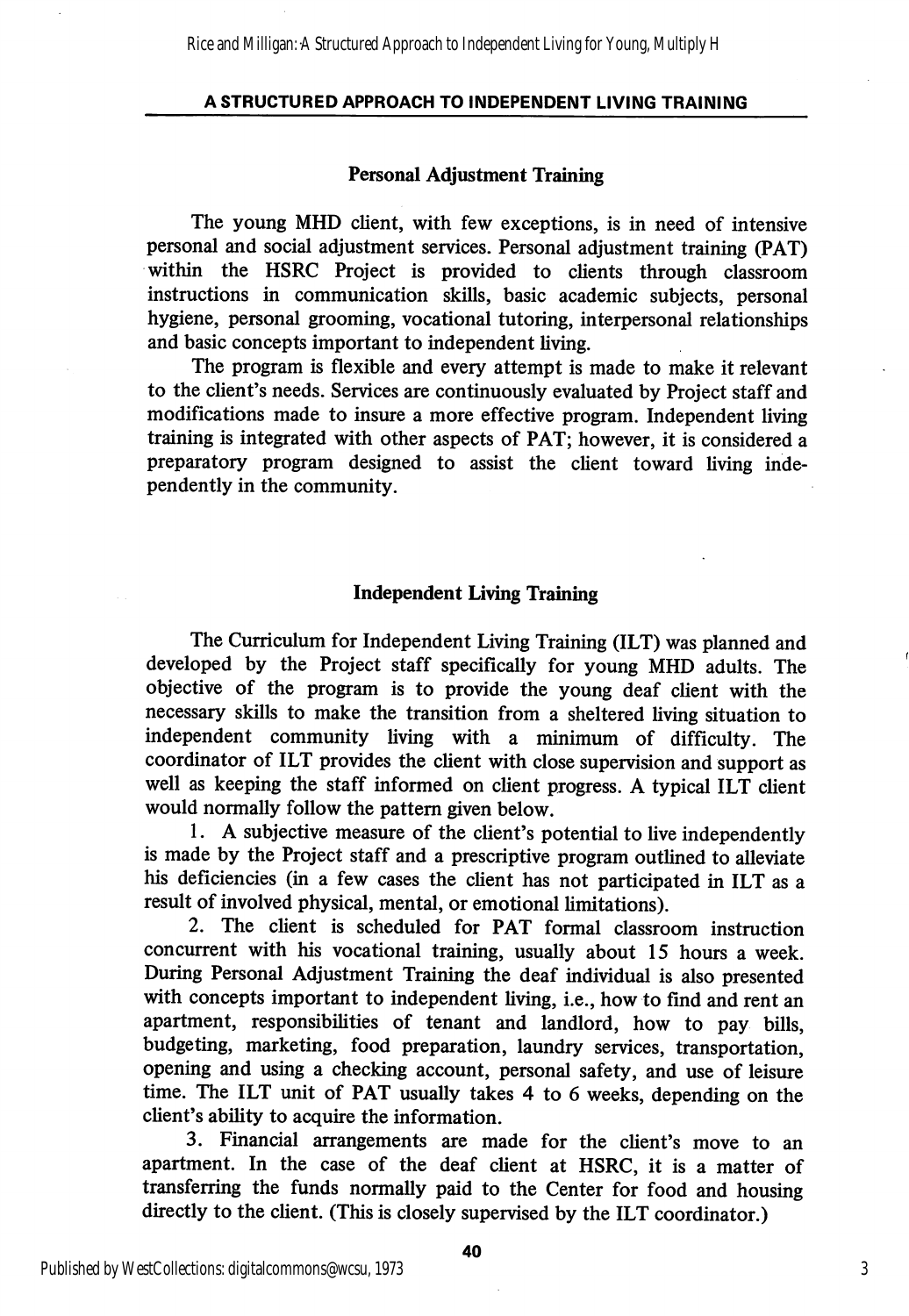4. The client and instructor select a suitable apartment. The instructor serves as an interpreter and advisor for the client and landlord. Usually it is necessary for the client to buy a few homemaking essentials such as sheets and pillow cases, cooking utensils and dishes, and the other necessary items for setting up housekeeping. The client, with assistance from the instructor, then goes to the bank cooperating with the Project and opens a cheeking account.

5. The client begins living independently, and commuting to the Center daily for vocational training. During the client's early stay, he is supervised closely by the Project staff. Various staff visit the client's apartment frequently to evaluate progress. Initially, the instructor assists the client with maintaining an accurate record of expenses. As the client gains confidence and becomes progressively more independent, the supervision is gradually decreased. Staff visits become less frequent, as the client assumes more responsibility for planning his menus, establishing a schedule of daily activities, and using his leisure time. After a period of time, usually three to four months, the client takes over management of his finances completely.

6. Periodically, all clients on independent living status are brought together for a seminar to discuss mutual problems and share ideas. Occasionally, the client expresses a desire to share an apartment to reduce expenses. Approval to share an apartment is given only after several months of living independently. From experience the project staff has found that in many cases the less confident or more dependent of the two clients will become very dependent on his roommate, and the objectives of ILT will not be accomplished.

#### Termination

The conditions for terminating a client's ILT involves one of four factors: 1) The client successfully completes his Center program including vocational training and independent living; 2) The client or referring counselor discontinue participation in the Center program as a result of insufficient case funds, volitional dropout, location of suitable employment prior to program completion; 3) Referral to other facilities; 4) Maladaptive behavior by the client in the community that is detrimental to his or other's personal well being. If this occurs, the client, if at all possible, returns to HSRC for additional assistance, counseling and training in basic living skills.

#### **Discussion**

At present, data collection and analysis are incomplete, therefore, the total efforts of project services to some 200 young deaf adults cannot be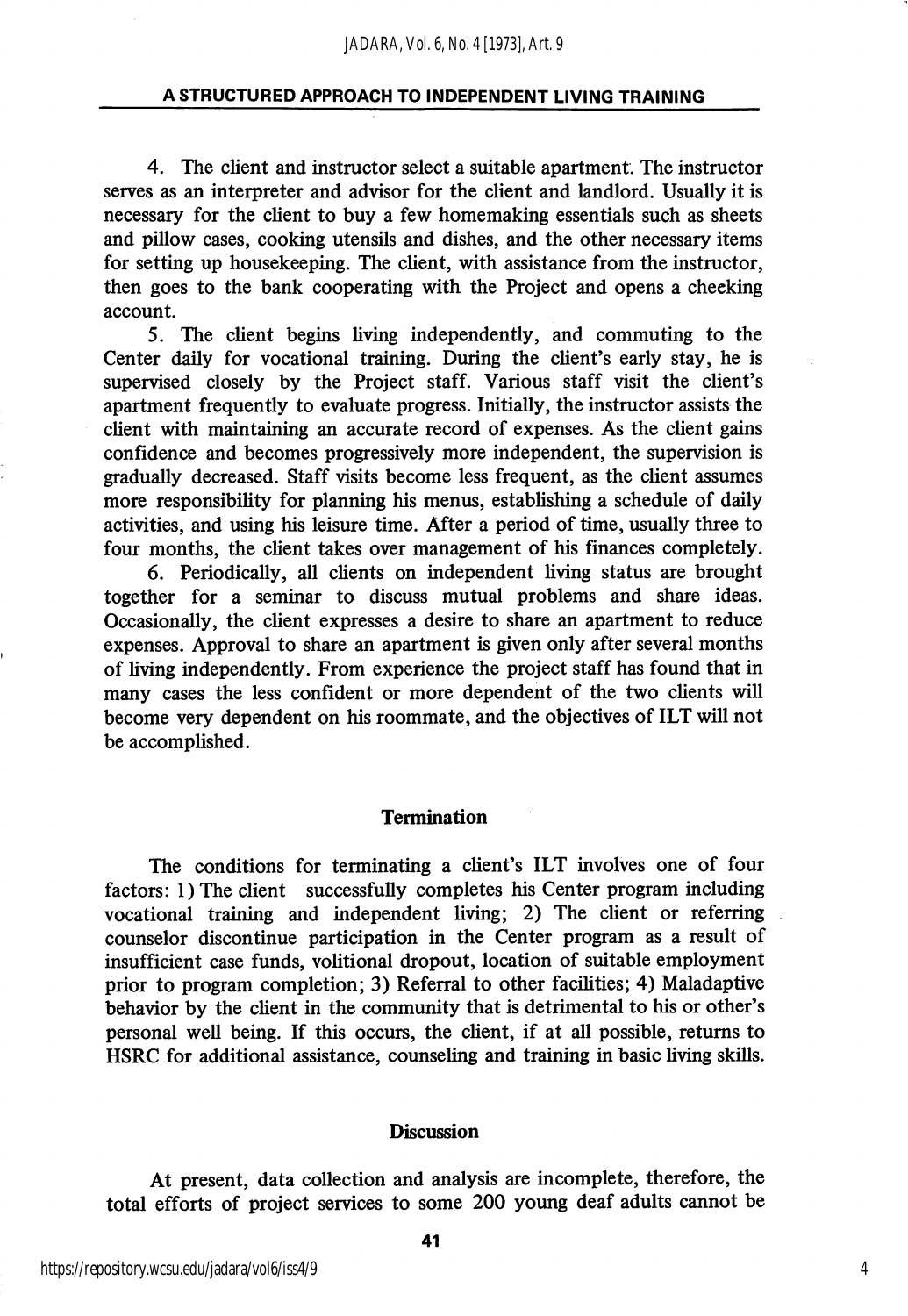reported. It is possible, however, to make some speculations and draw some tentative conclusions regarding the impact of ILT. First, ILT has demonstrated that this clientele can successfully make the transition from a protected environment to the community. Second, the process requires a period of preparation and practice prior to the client's actual move to the commimity without the continued support and reassurance of the Project staff. Finally, and perhaps most important, living successfully in the community reduces the handicapping effects of deafness by increasing the individual's self-concept and feeling of independence.

#### Summary

The transition from the protected environment of a residential school or rehabilitation facility to the community is a sadly neglected phase of rehabilitation services for the deaf. Although the need for ILT has been reported and documented, progress has been extremely slow. The Hot Springs Project for the multiply handicapped deaf has developed a program for training this group in the area of independent living. Classroom instruction is used in the first phase of the program followed by practical experience in which the client moves to an apartment. After moving to the community, the client must live on a budget, arrange for transportation, buy and prepare food, and perform other activities required for everyday living.

Seemingly, the HSRC project's approach is practical in that it insures young multiply handicapped deaf adults the opportunity to acquire and practice the skill required for independent community living. Results of the ILT program have implications for rehabilitation and other facilities serving the deaf in that this phase of service should become a vital part of the deaf client's total rehabilitation program.

#### REFERENCES

- Adler, E.P. Toward More Effective Rehabilitation Services for the Severely Handicapped Deaf Client; The Challenge and the Charge. In Stewart, L.G. (Ed.), Toward More Effective Rehabilitation Services for the Severely Handicapped Deaf Client. Arkansas Rehabilitation Research and Training Center, 1971.
- Blake, G. An experiment in Serving Deaf Adults in A Comprehensive Rehabilitation Center. (Final Report, SRS Grant No. RD-1932) Little Rock, Arkansas, Arkansas Rehabilitation Service, 1970.
- Hurwitz, S. Habilitation of Deaf Adults. (Final Report, SRS Grant No. 1804-S) St. Louis: Jewish Employment and Vocational Service, 1971.